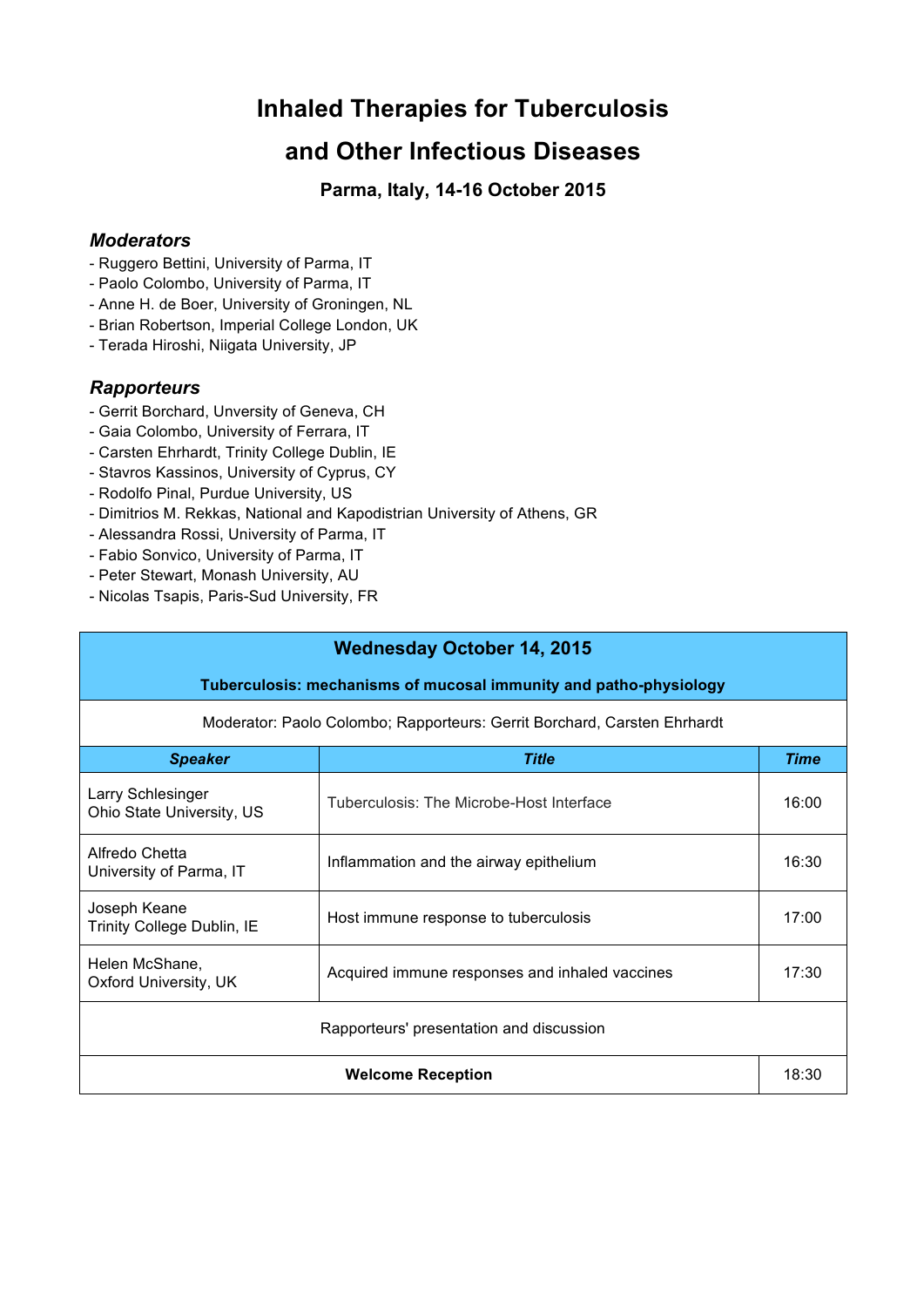## **Thursday October 15, 2015**

**Inhaled Therapies: small molecules, peptides, nucleic acids, vaccines, phages...**

| Moderator: Hiroshi Terada; Rapporteurs: Rodolfo Pinal, Fabio Sonvico |                                                             |       |  |
|----------------------------------------------------------------------|-------------------------------------------------------------|-------|--|
| <b>Reinhard Vehring</b><br>University of Alberta, CA                 | Inhaled phages for infectious disease therapy               | 09:00 |  |
| <b>Bernard Fourie</b><br>University of Pretoria, SA                  | Inhaled microparticles of clofazimine: status and prospects | 09:30 |  |
| Amit Misra<br>Central Drug Res Institute, IN                         | Small molecules that nudge host responses                   | 10:00 |  |
| <b>Break</b>                                                         |                                                             |       |  |
| Mercedes Gonzalez-Juarrero<br>Colorado State University, US          | Inhaled siRNA targeting key host cytokines                  | 11:00 |  |
| Jenny Ka-Wing Lam<br>University of Hong Kong, HK                     | Antimicrobial peptides against Mycobacterium Tuberculosis   | 11.30 |  |
| Pavan Muttil<br>University of New Mexico, US                         | Nontuberculous mycobacteria as drug and antigen carriers    | 12:00 |  |
| Rapporteurs' presentation and discussion                             |                                                             |       |  |
| Lunch                                                                |                                                             |       |  |

| <b>Inhaled Therapies: non-clinical and clinical evaluation</b>              |                                                                                                |       |  |
|-----------------------------------------------------------------------------|------------------------------------------------------------------------------------------------|-------|--|
| Moderator: Brian Robertson; Rapporteurs: Dimitrios M. Rekkas, Peter Stewart |                                                                                                |       |  |
| Lucila Garcia Contreras<br>University of Oklahoma, US                       | Pharmacokinetics and disposition                                                               | 14:30 |  |
| <b>Ben Forbes</b><br>King's College London, UK                              | Engineered particles and inhalation safety                                                     | 15:00 |  |
| Kimiko Makino<br>Tokyo University of Science, JP                            | Particles that can penetrate the granuloma                                                     | 15:30 |  |
| <b>Break</b>                                                                |                                                                                                |       |  |
| Aurélie Schoubben<br>University of Perugia, IT                              | Aerodynamic<br>pharmacokinetics<br>properties<br>and<br>οf<br>capreomycin oleate supergenerics | 16:30 |  |
| Ann Rawkins<br>Public Health England, UK                                    | Animal models of efficacy                                                                      | 17.00 |  |
| <b>Edward Nardell</b><br>Harvard Medical School, US                         | Preventing and treating tuberculosis by inhalation                                             | 17.30 |  |
| Rapporteurs' presentation and discussion                                    |                                                                                                |       |  |
| <b>Conference Dinner</b>                                                    |                                                                                                | 20.30 |  |